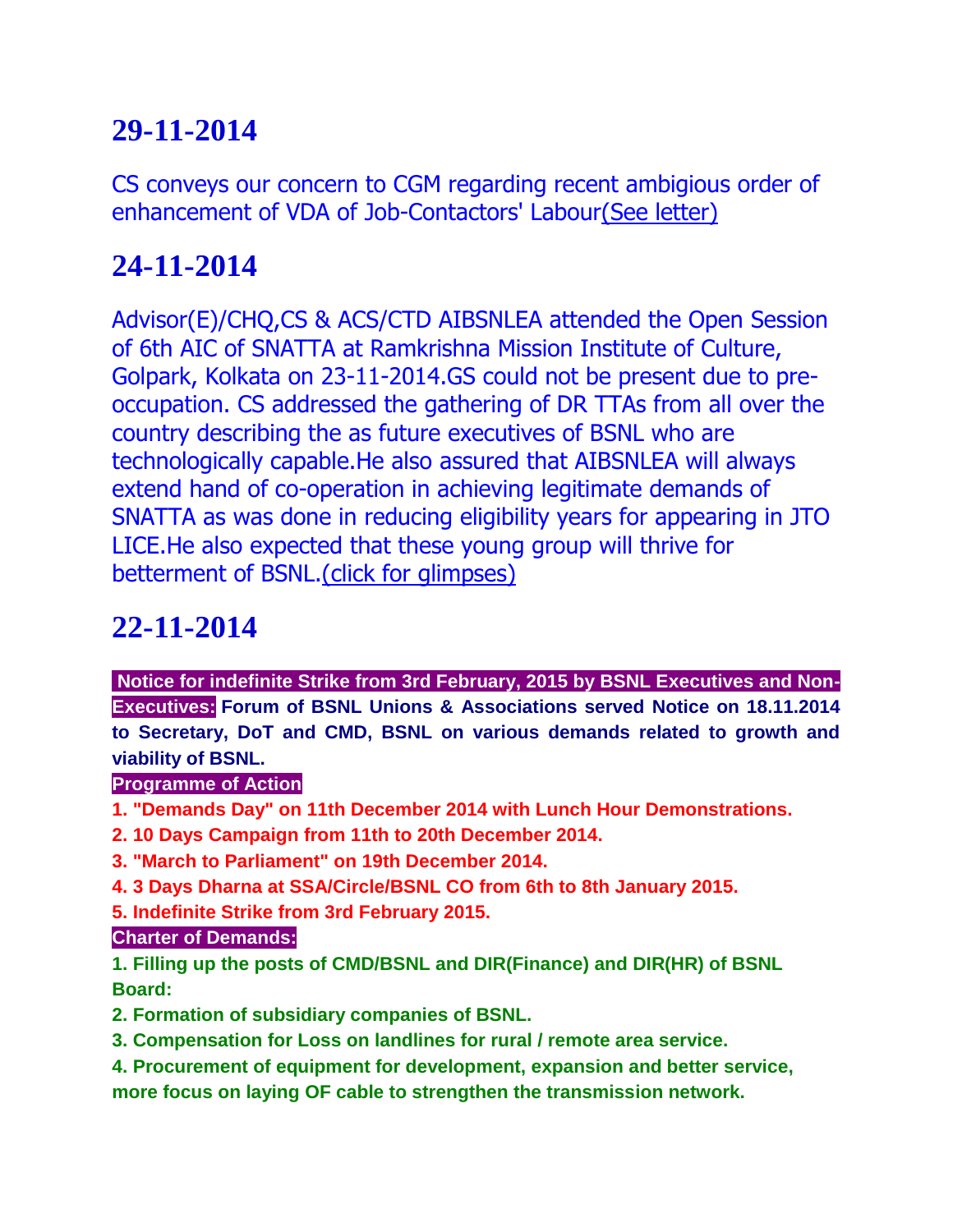**5. Transfer of Assets to BSNL**

**6. Proposal for Merger of BSNL and MTNL.**

**7. Spectrum Liberalisation and Trading.**

**8. Pension contribution on actual basic instead of maximum of the pay scale for the employees absorbed from DoT to BSNL.**

**9. Reject the recommendation of TRAI to force BSNL to surrender 1.2 MHz spectrum in premium 900 MHz band.**

**10. Reject M/s Deloittee Consultant recommendations**

- **11. Allotment of spectrum free to BSNL**
- **12. Provide financial assistance to BSNL to expand the network.**
- **13. BBNL should be merged with BSNL**
- **14. 4G Services should be started by BSNL.**

**15. Refund of BWA spectrum charges by the Government for the spectrum surrendered by BSNL earlier.**

**16. 78.2% IDA merger fixation for pre-2007 and post-2007 Pensioners.**

**17. Pension Revision of BSNL Pensioners**

**18. Fresh Recruitment of Staff required**

**19. BSNL service to be mandatory to Central Government, State Government and PSUs:**

**20. Condition of mandatory purchase of equipments from ITI to be scrapped. [<Click here for Notice>](http://bsnleuchq.com/Forum%20strike%20notice.pdf)**

**All the CHQ Office Bearers, Circle / Branch Secretaries are requested to ensure that Programme of action as mentioned above will be implemented in true sprit.**

## **21-11-2014**

CS writes to CGM for issue of Diary 2015 order(click [to see\)](http://aibsnleawb.org/DiaryApp2015.pdf)

## **15-11-2014**

Formal CGM meeting with AIBSNLEA/CTD was held on 14th November 2014 at TB conference room successfully [\(see detail of proceeding\)](http://aibsnleawb.org/CGMmeet141114.pdf)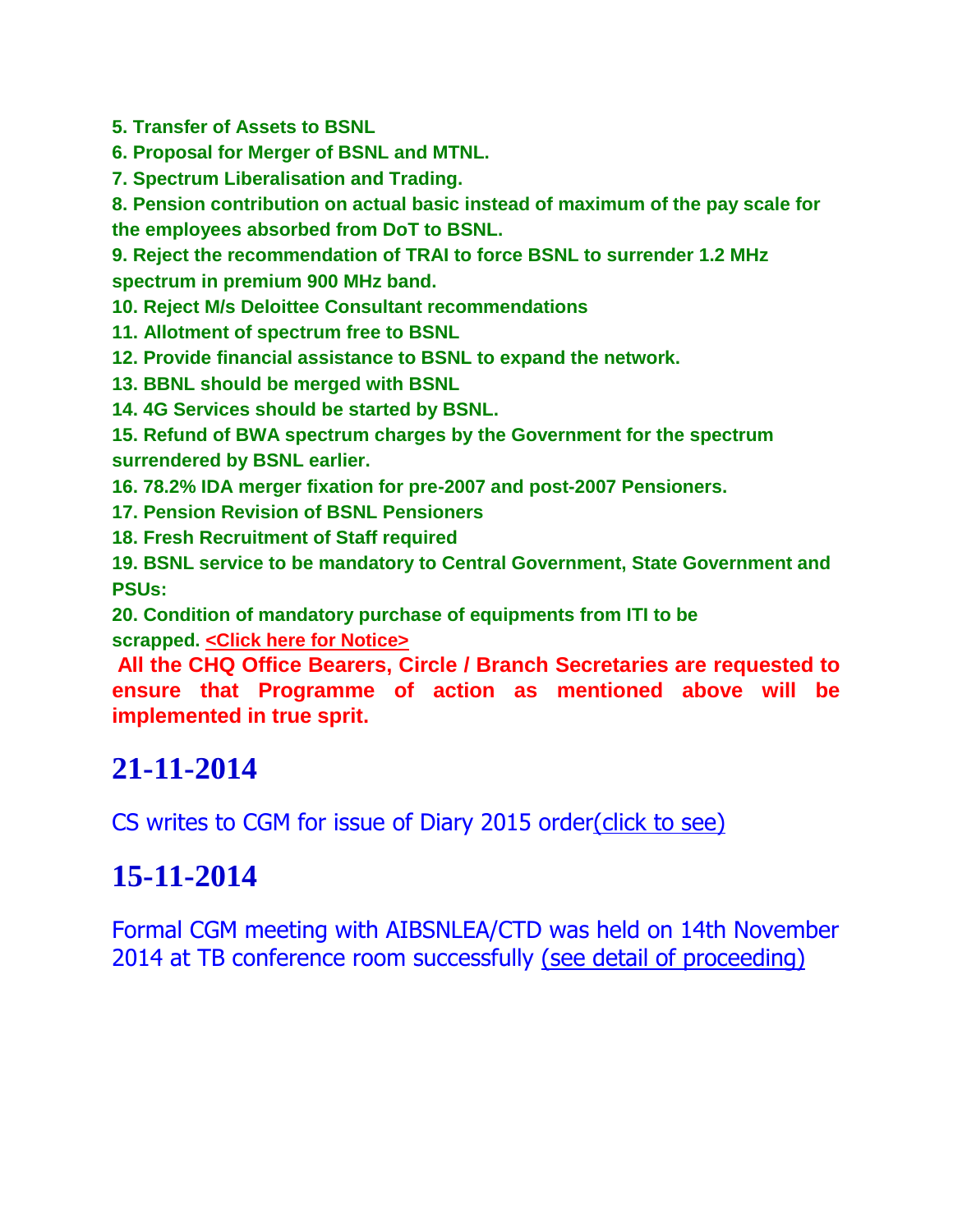## **BE UNITED! FIGHT AGAINST FALSE PROPAGANDA!!**

### **ACTUAL FACTS ABOUT EARNEST EFFORT OF AIBSNLEA FOR THE CAUSE OF JAO-2010 & 2013**

#### **GS, FS discussed with GM (FP) regarding:**

**Some Circles have reported that some ill motivated propaganda has been mooted out against AIBSNLEA by some forces to destabilize the unity of the Association. Their main target is JAOs of 2010 and 2013 batch. This force who has earlier branded the accounts cadre as parasites of BSNL and AIBSNLEA as "Ali Baba and Chalis Chor" have not written even 5 letters on HR issues of Accounts Cadre in last 5 years to GM(FP) or ED (finance) has suddenly become lover of Accounts cadre and spreading all false and mala-fide news against AIBSNLEA. We are sure that our members will not believe in such mal-propaganda, still to refresh our memory we are reiterating below the action taken so far only by AIBSNLEA and the latest position of the issues related to JAOs 2010 and 2013 batches.**

**CPC from JAO to AO: We expressed our serious concern against delay in issuing promotion order from JAO to AO. GM (FP) appreciated our concern and mentioned that the CPC is yet to be cleared by CLO; he categorically told that the AO vacancies up to 1.7.2013 were taken into consideration while initiating the CPC to fill-up about 1600 AOs Posts by the competent authority and accordingly SC/ST quota vacancies are to be filled-up. The SEA cell initiated CPC one year before with the eligible JAOs for promotion on 1.7.2013. wherein about 1450 JAOs are found eligible for promotion and their CPC was completed one month before but Pers. cell BSNL CO advice to split CPC in two parts i.e. 1135 AOs vacancies may be filled up by JAO-2004 batch without implementation of SC/ST roaster points as per the Hon'ble CAT Chandigarh judgment and remaining 315 AOs Posts by implementing SC/ST roaster of JAO-2006 and 2007 batches may be considered for promotion to avoid contempt of court. But this proposal is not accepted by CLO and he is emphasizing that against all the vacancies up-to 1.7.2013 (about 1600), the SC/ST quota roaster has to be implemented SEA cell (about 240 SC+ 180 ST) posts of AOs. But SEA cell has considered JAOs up-to 2007 batch only for CPC who were eligible for promotion on 1.7.2013 and assuring CLO that the entire SC/ST back log vacancies will be carried forward in the next AO CPC immediately and this is not being agreed by CLO. GM (FP) explained that in case all the 400 SC/ST quota vacancies are considered for promotion now in that case SC/ST JAOs of 2010 batch are to be considered for which JAOs seniority list has to be finalized and ACRs/VCRs are to be collected to conduct further CPC which may take another 4-5 months time. However, he further mentioned**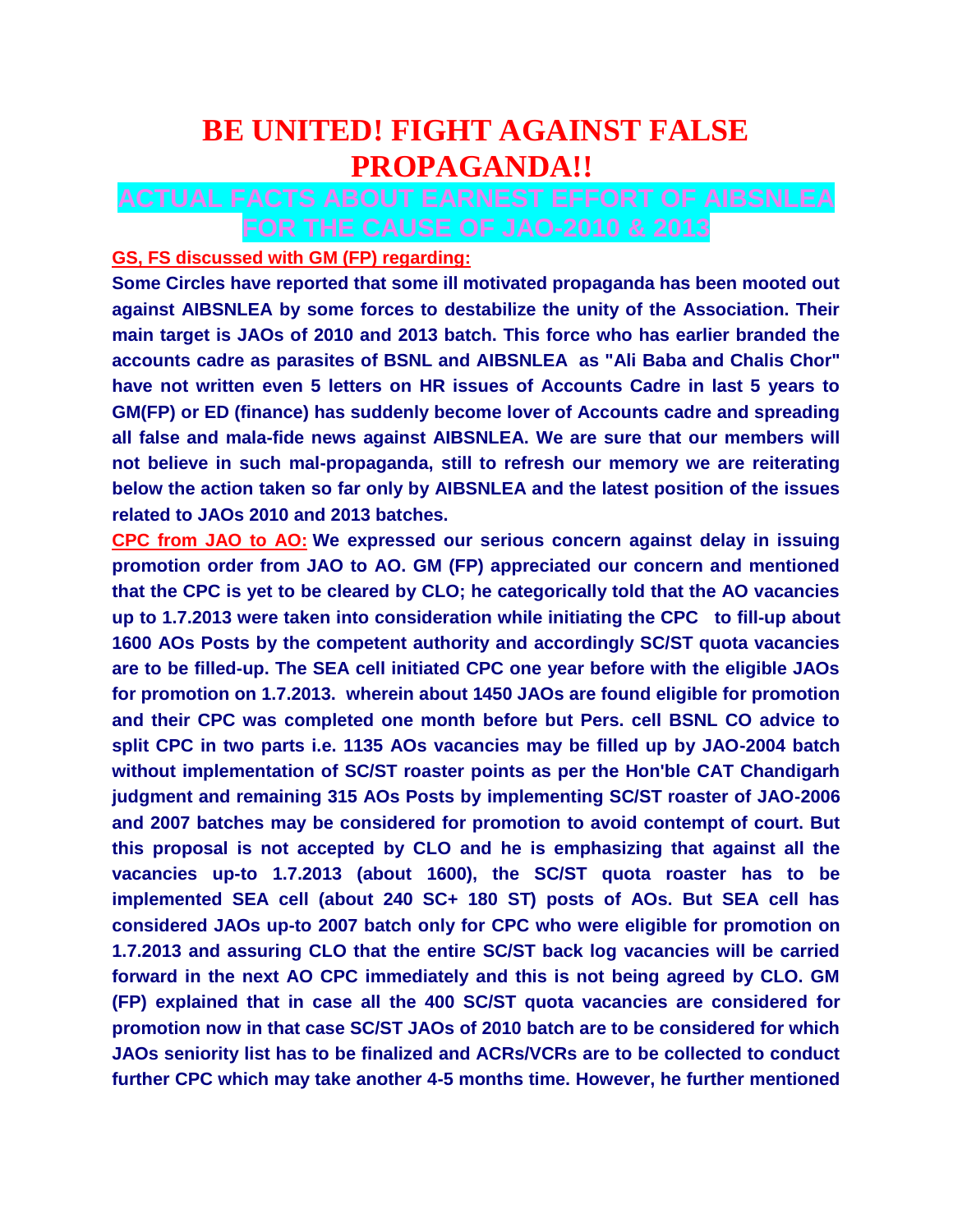**that all the queries made by CLO will be clarified today itself and after his final comments the competent authority will take the decision in this regard.**

**The fact remains that with the consistent efforts of AIBSNLEA, the CPC from JAO to AO was initiated in the year 2009-2010 to fill–up about 500 AO Posts but some JAOs approach the Hon'ble Court and obtained a stay order against this CPC and issue is dragged for the last three years. Finally Hon'ble CAT Chandigarh delivered the judgment in the year 2013 and SEA cell, BSNL CO after taking the legal opinion of BSNL's Senior Advocate initiated the CPC from JAO to AO to fill-up the AO vacancies up-to 1.7.2013 and accordingly the CPC was initiated. With the efforts of AIBSNLEA the ACRs/VCRs scrutiny work was given to the respective circles to expedite CPC at the earliest and finally succeeded in completing the CPC work but one CPC member "CLO BSNL" did not agree the CPC minutes in view of Hon'ble CAT Judgment for SC/ST roaster implementation and the stalemate is continuing. AIBSNLEA has already discussed the matter with CMD, Director (Finance), ED (Finance), GM(Pers.) GM(FP), and CLO for expediting the CPC but the unanimity has not reached . However, AIBSNLEA is seriously perusing the matter for early promotion orders. Our member should appreciate the constraints as mentioned above. AIBSNLEA is also committed that all the JAOs vacancies should be filled-up by considering JAO 2010 batch also. It is humbly requested to defeat the wasted interests who are trying to create the confusion and false propaganda against AIBSNLEA.**

**The 5-increments benefit to JAO-2013, JTO (SRD) and PA Cadres were taken up by AIBSNLEA only and on the consistent efforts of AIBSNLEA, Management Committee of BSNL Board has approved 5-Increments however, which is pending for the BSNL Board approval. AIBSNLEA is sincerely trying to get the Board approval on the issues in the next Board meeting.**

## **BE UNITED! FIGHT AGAINST DISRUPTERS!!**

### **13-11-2014**

CS & ACS met GM(HR & Admn.) & PGM (CFA) separately on 12-11- 2014.We expressed deep concern about extreme shortage of SDEs in outdoor section in different area.Especially,in Circus exchange & BZ exchange the problem is most acute.We demanded immediate intervention and posting for the interest of service, if required rearrangement may done.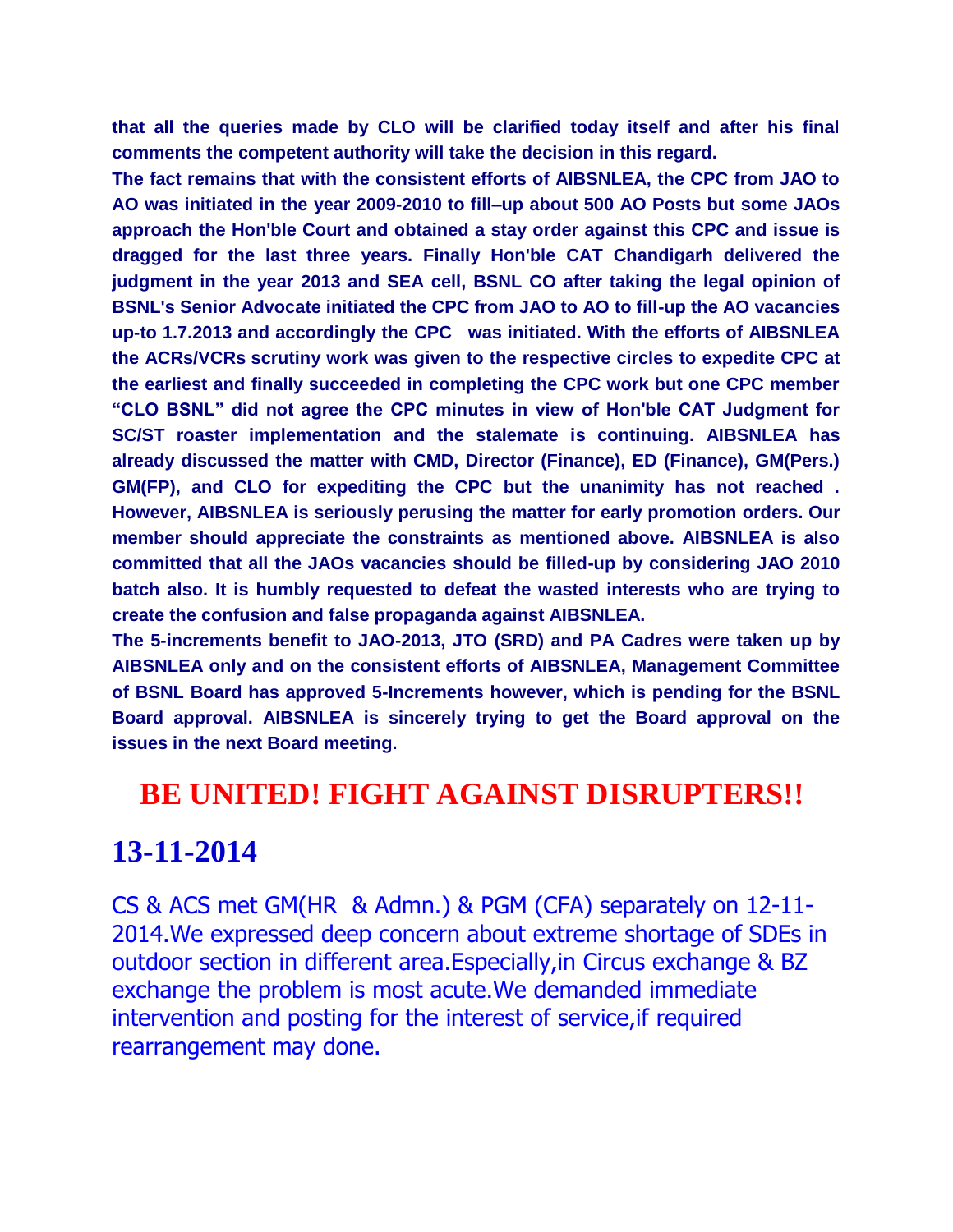Both of them appreciated our concern and consented to look after the matter on priority basis.

We also pointed out that departmental endorsement regarding enhanced VDA as per RLC guideline wef 01-10-2014 has not been done yet.For this reason enhanced wages bills are not being submitted.A serious problem may arise. PGM enquired about the file and asuured to look into so that it can be released at the earliest.

We also discussed about some problems regarding HCU & BSNLMRS.

# **10-11-2014**

We deeply mourn the sad demise of mother of Com.Susanta Das BS/North.She passed away today at 12-00 noon.We covey our deepest condolence to the bereaved family,may her soul RIP.

# **10-11-2014**

### **JOINT GB MEETING OF AIBSNLEA & AIGETOA AT CTO ON 7th November 2014**

A Historical Joint General Body Meeting was organized on  $7<sup>th</sup>$  November 2014 spectacularly at Telegraph Institute hall (CTO)Kolkata by Calcutta Telephones and West Bengal circles of AIBSNLEA & AIGETOA. The hall was jam packed. Many comrades stood behind and also in the lawn.

The meeting was presided by a presidium consisting of Com. Swapan Kumar Basu President,AIBSNLEA/WB; Com.Tridip Chakraborty President, AIBSNLEA/CTD; Com.Prasant Jain President,AIGETOA/WB & Com. Manish Sood Vice President,AIGETOA/CTD.

The meeting started after the felicitation programme to the All India and Circle leaders.

The welcome address was given by our veteran leader Com.Amit Gupta. He expressed his gratitude and analyzed the necessity of the unity of two associations which is the need of the hour.Com.Dipak Sahoo CS/CTD & AGS/CHQ/AIGETOA analyzed the condition of the struggle of the engineers and the step motherly attitude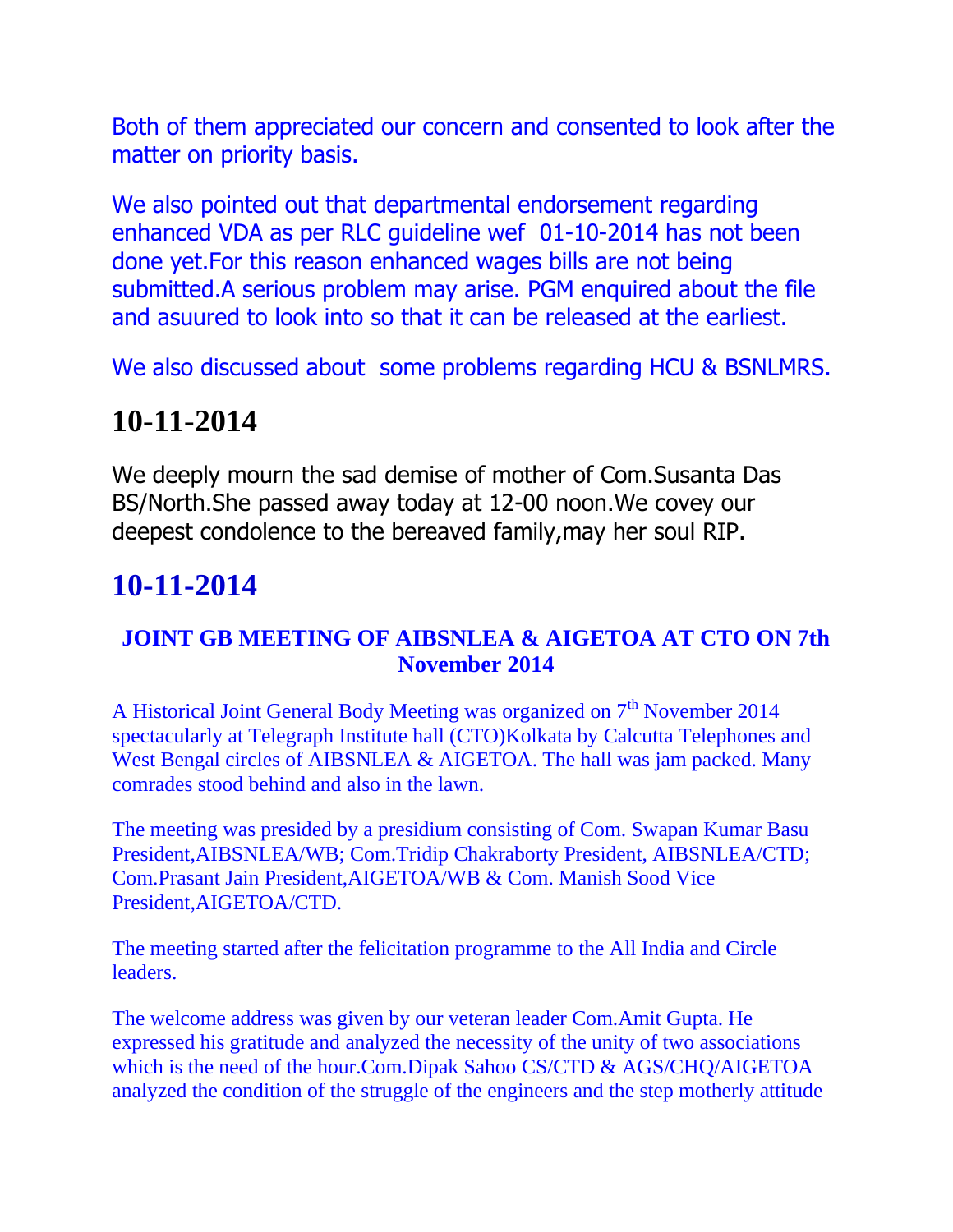of the BSNL Management.Com. Bijay Bhattacharjee CS/WB & OS(EAST)/CHQ/AIBSNLEA expressed his concern about some anti-democratic attitude of some other association and the need of this unity in everywhere.

Com. Prasun Kumar Mukhopadhyay CS/CTD/AIBSNLEA severely criticized some unruly activities, false & baseless propaganda by very few persons in CTD and betrayal history of some other association. He also explained the efforts taken by CTD circle by passing the resolutions in CWC and AIC and action taken by CHQ regarding JAO2010 option case,JAO2013 five increment case etc.

Com.Ravi Shil Verma President/AIGETOA/CHQ expressed his gratitude for the support of AIBSNLEA at the time of their agitation. He also told that only united struggle can achievethe long awaited and justified demands like 30% superannuation benefit of direct recruit executives,E2&E3 pay scale of JTO/SDE etc.

Com Prahlad Rai GS/AIBSNLEA/CHQ in his deliberation thanked CTD & WB circle members of both the associations for this huge gathering and then analyzed the facts behind the delay of JAO to AO DPC,Condition of Chandigarh court, Verdict of Supreme court ,our role and the role of CLO section. He stated that DGM(F),CAO(REGULAR) promotion order issued under the persuasion of AIBSNLEA only. The left out candidates for CAO regular will be considered soon. Five increments demand of 2013 JAO/PA has been approved by the Management committee and waiting for the approval of the BSNL Board. He told that AIBSNLEA is the only association who always protect the interest of the Accounts cadre as well as Engineering, PA/PS, AD(OL)& all.

Com. Rai expressed his deep concern about continuous delay of JTO to SDE 67% QUOTA DPC due to court cases. Our association has already impleaded and mentioned in this case but the promotion order will be issued very shortly after the clearance from the Court.The DE(REGULAR)order was issued by our active persuasion. He explained the condition of PPS post creation and AD(OL) restructuring case in details.

Lastly, Com. Rai requested all the members of both the associations to extend the unity upto the base level and hold the patience because AIBSNLEA surely win in the referendum and joint struggle of these two associations will be the only way to achieve the long awaited demands of ourselves.

Com. Basudeb Chakraborty AGS(F)/AIBSNLEA/CHQ & Com.Prasun Mukherjee ADVISOR(East)/AIBSNLEA/CHQ were also present in the dias.Com. Manish Sood VP/AIGETOA/CTD gave the vote of thanks and told that it is the beginning of a new era and we shall embrace the success in near future.